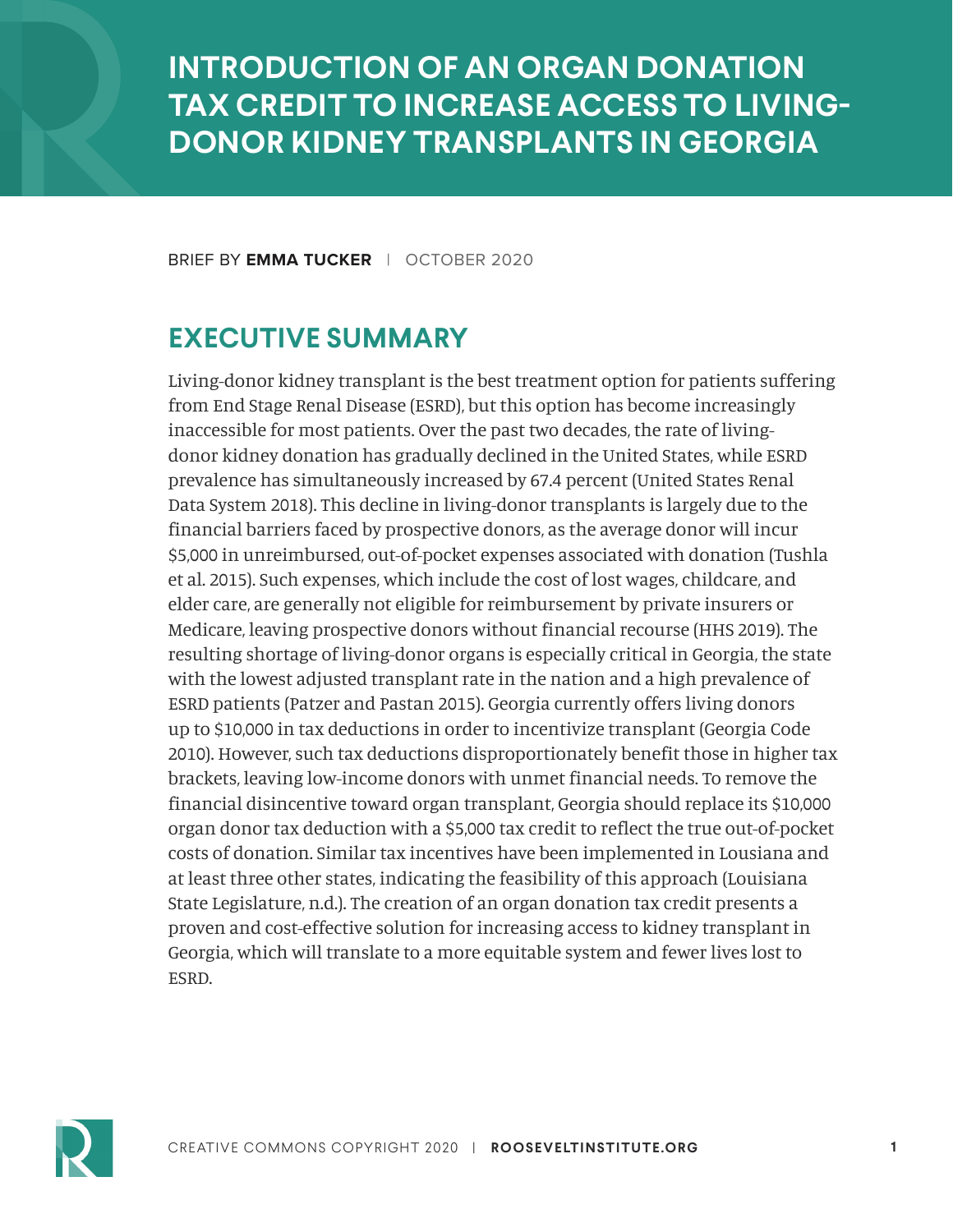# **INTRODUCTION**

Kidney transplant offers a potentially lifesaving treatment for patients suffering from End Stage Renal Disease (ESRD), but geography plays an outsize role in determining access to transplant (Patzer and Pastan 2015). In Georgia, a state with a large ESRD population, transplant centers currently fail to perform transplants at an acceptable rate. A recent study found that Georgia has a Standardized Transplant Ratio (STR) of 0.57, the lowest in the country. This indicator measures the number of transplants performed per transplants expected in a given time period. In other words, Georgia transplant centers perform only 57 percent as many transplants as would be expected, given their patient volume and organ supply. Georgia also has the longest transplant waiting list of any state, with a median wait time of 5.1 years (United States Renal Data System 2018). Meanwhile, the United States itself lags far behind its developed peers in terms of access to transplant. In 2016, only 29.6 percent of prevalent ESRD patients in the US had a functioning transplant, and only 2.8 percent of incident patients were able to receive a preventative transplant (Centers for Medicare and Medicaid Services n.d.). This places the US 39th out of the 61 countries that report to the United States Renal Data System (USRDS) (Centers for Medicare and Medicaid Services n.d.).



*Figure 1: Percentage of adults in 2013 on the deceased-donor kidney transplant waitlist who received a transplant within five years of listing, by state. Source: 2018 Annual Data Report. Scientific Registry of Transplant Recipients (Scientific Registry of Transplant Recipients 2018).*

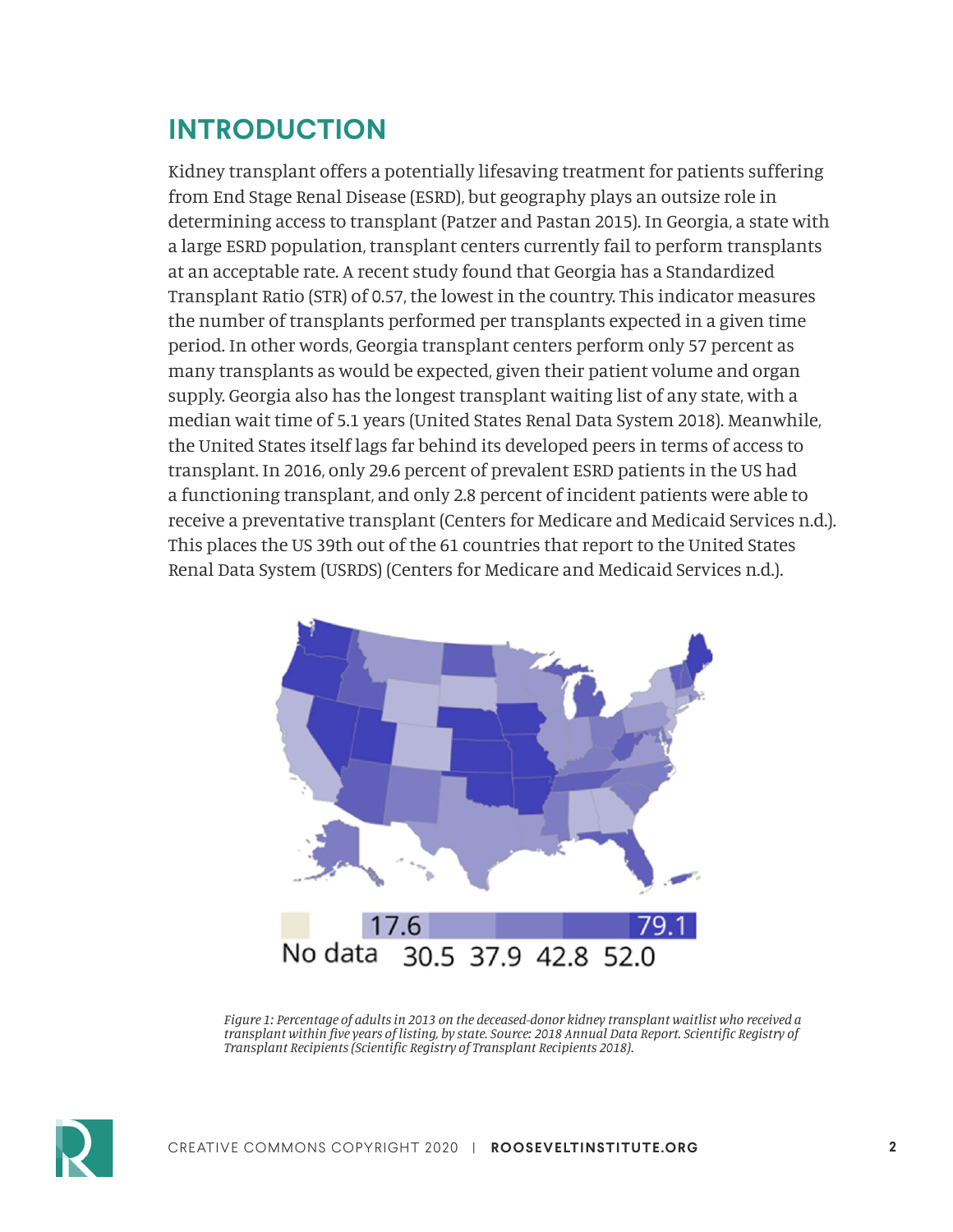The issue of insufficient kidney transplants takes a stark human toll. Every year, between 4,400 and 5,000 Americans die while waiting for a kidney transplant, and an additional 4,000 to 4,500 are removed from the waitlist because they are no longer healthy enough to be candidates for transplant (HHS 2019). While many patients can continue receiving dialysis indefinitely, transplant is associated with reduced medical expenditures, far greater five-year survival rates, and improved quality of life. Between 2010 and 2014, the five-year survival rates for recipients of living-donor and deceased-donor transplants were 93.1 percent and 86.1 percent, respectively (Wang, Skeans, and Israni 2016). This far outstrips the 42 percent five-year survival rate of patients on hemodialysis (United States Renal Data System 2018). Inadequate access to transplant also places the economic burden of providing costly dialysis services on the federal government, which oversees the Medicare ESRD Program that offers near-universal coverage to ESRD patients. Though ESRD beneficiaries comprise less than 1 percent of the total Medicare population, they account for an estimated 7.2 percent of total Medicare fee-for-service spending (United States Renal Data System 2016). This amounts to over \$35.4 billion dollars in federal spending, most of which funds maintenance hemodialysis (United States Renal Data System 2016).

Presently, ESRD patients have two main options for obtaining kidney transplants. The first is to join the United States Organ Sharing (UNOS) waitlist and hope to receive a compatible deceased-donor organ. However, there is a substantial backlog on the deceased donor waitlist, with 81,418 patients currently awaiting a kidney transplant in the US (United States Renal Data System 2016). The second option is to seek a living donor, usually a family member or friend. Living-donor transplant offers several advantages over deceased-donor transplant. First, it allows recipients to bypass the waitlist process by coordinating directly with their organ donors and transplant surgeons. Second, kidneys from living donors tend to survive much longer than those from deceased donors, with 84.6 percent of kidneys from living donors functioning after five years, compared to 72.4 percent among deceaseddonor kidneys (Wang, Skeans, and Israni 2016). The deceased-donor transplant system is also fraught with structural inequalities and inefficiencies. Despite efforts by ESRD networks to decrease disparities over the past five years, there exists a pronounced racial divide in access to transplant, with Black ESRD patients being 24 percent less likely to receive a transplant compared to their white counterparts nationwide (Epstein et al. 2000). This disparity persists even after controlling for socioeconomic status, clinical factors, and demographic factors. In Georgia, this disparity is even more apparent. At Emory University Hospital,

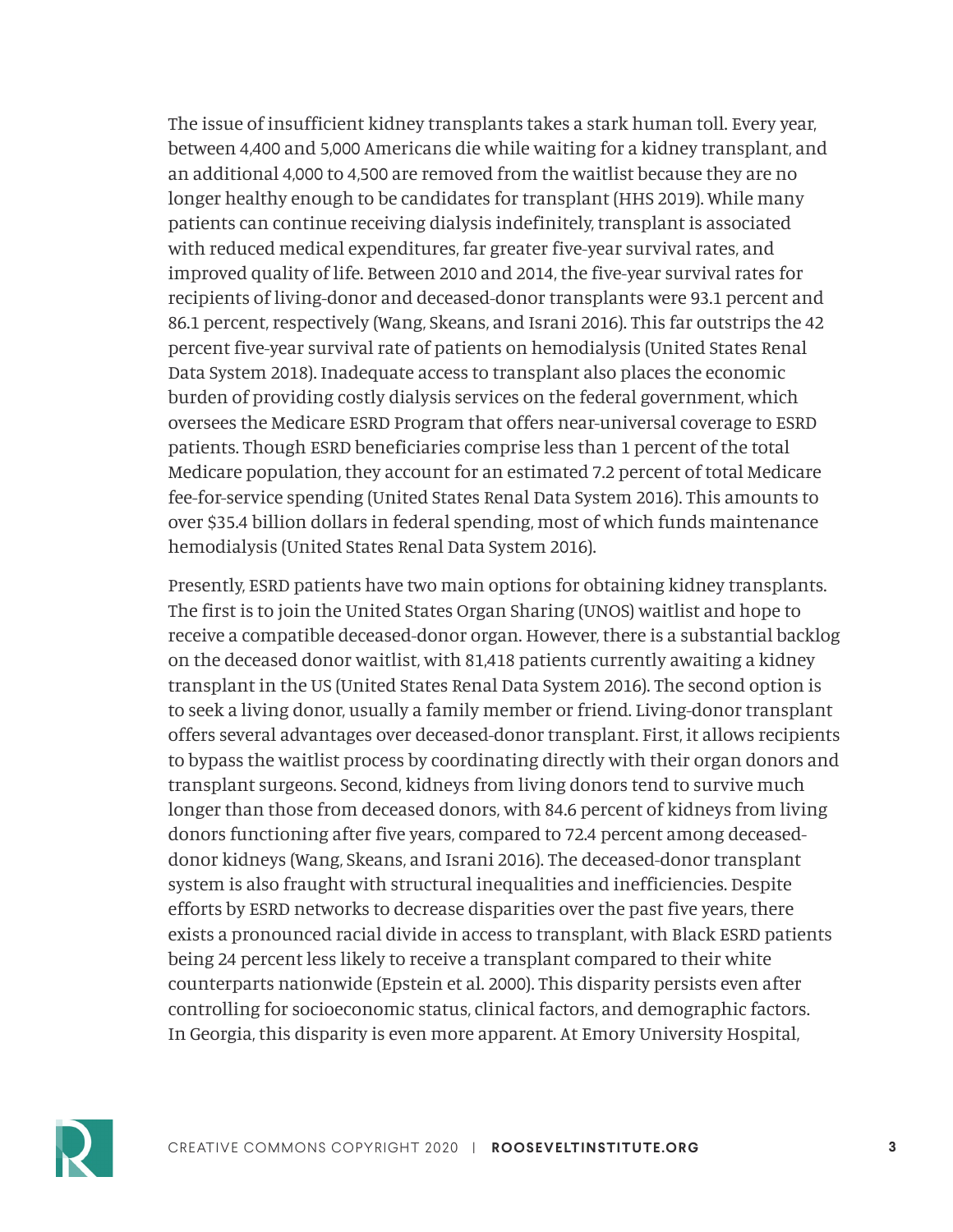the state's largest transplant center, Black patients have a 59 percent lower rate of transplant than white patients (Patzer et al. 2012). The causes of this disparity are complex, but seem to be partially rooted in a much longer average time between initiating dialysis and being referred for transplant evaluation among Black patients (283 days) versus white patients (84 days) (Patzer et al. 2012). Access to deceased-donor transplant is also hindered by lack of transplant education, especially at for-profit dialysis facilities (Balhara et al. 2012). These facilities have little incentive to educate their patients about transplant, as each patient who receives a transplant and no longer requires dialysis represents a financial loss.

The shortcomings of the overburdened deceased-donor system therefore underscore the importance of increasing living-donor organ donation rates. Accomplishing this goal requires a concerted effort among states and the federal government to remove financial barriers to living organ donation, which are often prohibitive for low-income individuals. This paper proposes the establishment of an organ donation tax credit in Georgia, a policy that has shown promise in increasing living-donor rates both domestically and internationally (Mathur et al. 2018). If implemented, this policy will work towards removing financial disincentives for prospective living donors in Georgia, ensuring that anyone who wishes to donate an organ is able to do so.

### **BARRIERS TO LIVING-DONOR TRANSPLANT**

Rates of living-donor transplant have decreased slightly over the past several decades, even as ESRD rates have climbed across the nation. Living-donor transplants currently account for under 30 percent of all donations, despite their improved health profile (United States Renal Data System 2018). One category of living-donor transplants that has experienced an especially significant decline over the past 20 years is donations from relatives. From 2004 to 2014, living-donor transplants from relatives fell from 4,340 to 2,693 transplants a year (Saran et al. 2015).

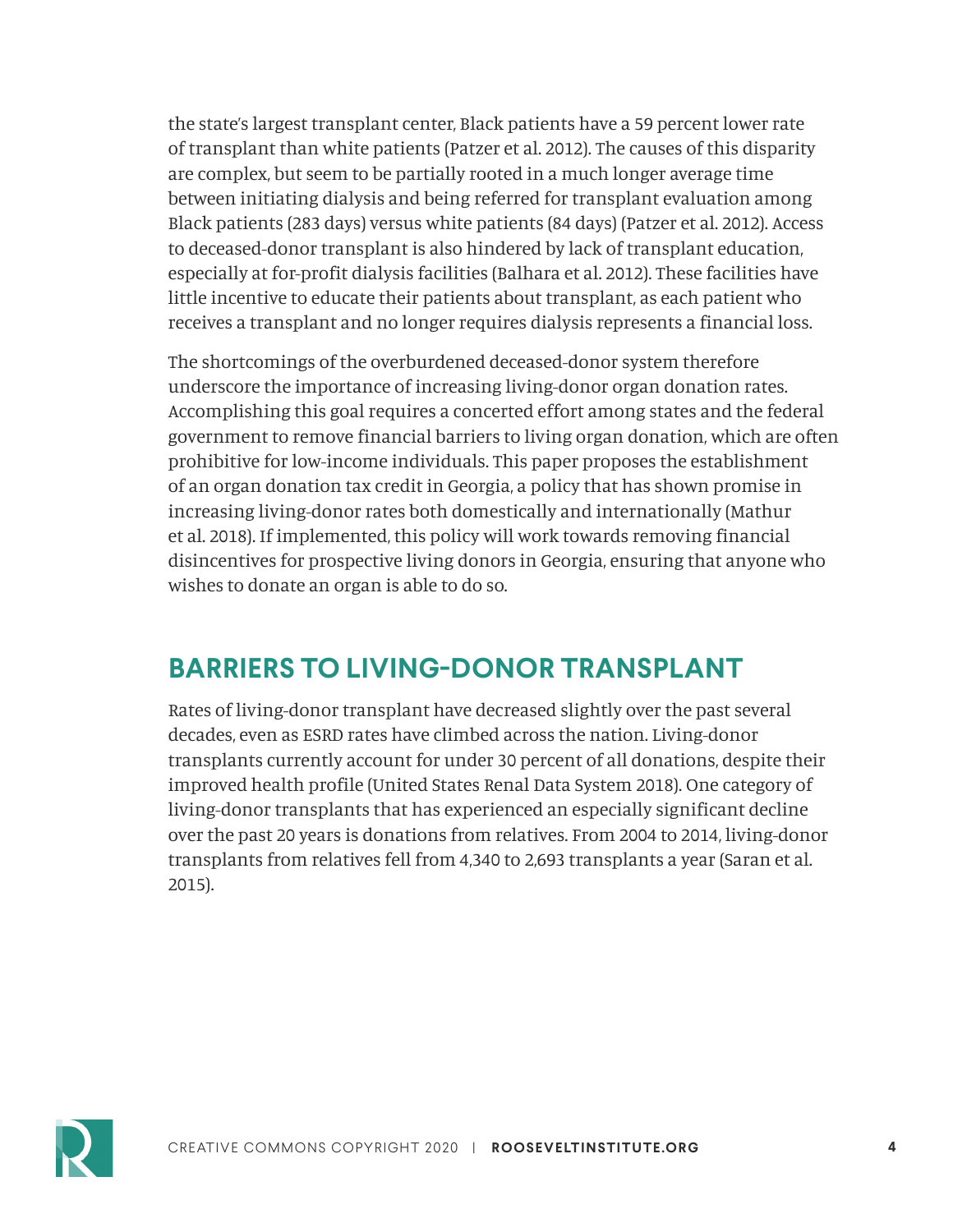

*Figure 2: Trends in living organ donation by relationship to recipient, 2007-2018. Source: 2018 Annual Data Report. Scientific Registry of Transplant Recipients.*

Meanwhile, ESRD rates have continued to climb across the nation, especially in the Southeast. In the US, the population-adjusted prevalence of ESRD increased by 67.4 percent from 1996 to 2016 (United States Renal Data System 2018). Georgia has experienced an even greater increase in ESRD prevalence over the same time period, at 77.5 percent (United States Renal Data System 2018). This increase is the result of a convergence of many factors, including an aging population and the rising prevalence of diabetes and hypertension, both of which are risk factors for ESRD (McCullough et al. 2019). Despite this growing need for kidneys, living donor rates have stayed flat or declined over the past several decades, indicating the growing inaccessibility of transplant for most ESRD patients.

This decline in living-donor kidney transplants is consistently attributed to the financial disincentives that many potential living donors face (Rodrigue, Schold, and Mandelbrot 2013). Though the recipient's insurance generally covers the direct cost of pre-transplant testing and the transplant procedure itself, it does not offer any reimbursement for lost wages, travel, lodging, childcare, or other indirect expenses incurred by the donor. Living donors may also struggle to afford increased health insurance and life insurance premiums following organ donation (Rodrigue, Schold, and Mandelbrot 2013). Estimates of the total out-ofpocket cost of donating a kidney vary widely, but average around \$5,000 (Tushla et al. 2015). This cost may be prohibitive for potential donors, especially considering that ESRD is concentrated among low-income communities (Volkova et al. 2008). In fact, a study of all living-donor transplants in the US between 2000 and 2009

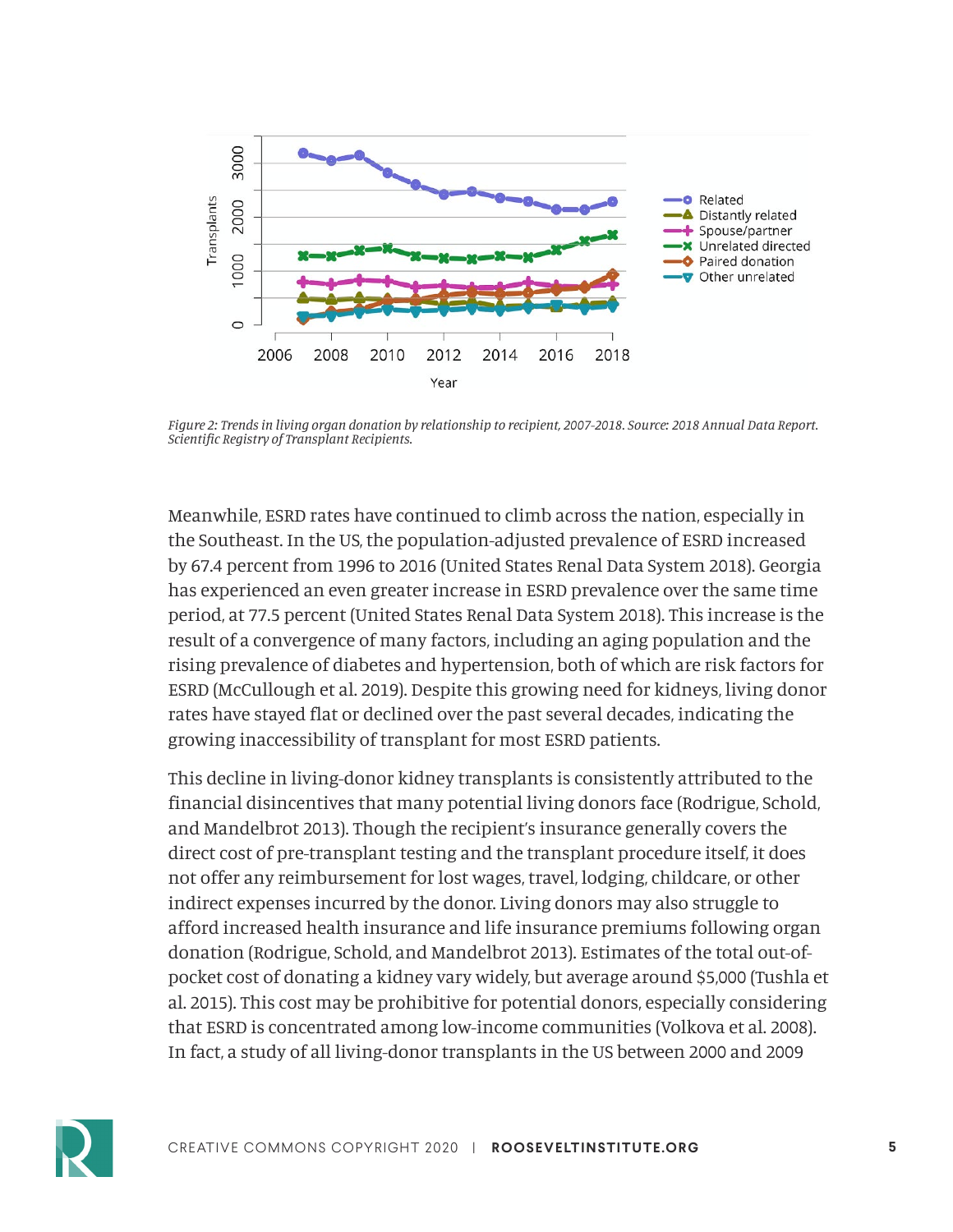found that donation-related expenses totaled more than one month's income for 76 percent of donors (Gill et al. 2012). Another 2015 study that compared zip code level median income to living kidney donation rates found a strong positive relationship between income and likelihood of kidney donation, supporting the hypothesis that financial barriers often deter potential living donors (Gill, Dong, and Gill 2015).

In light of this evidence, most experts agree that removing the financial barriers associated with living organ donation is the most efficient mechanism of mitigating the continued decline in living donations. In 2014, the American Society of Transplantation Live Donor Community of Practice convened a workgroup to explore this issue and concluded that the top priorities of policymakers should be to "allocate resources for standardized reimbursement of Living Kidney Donors' (LKDs') lost wages and incidental costs, and to pass legislation to offer employment and insurability protections to LKDs" (Tushla et al. 2015). Similarly, a longitudinal study of 71,882 living donors in the US concluded that "the financial implications of living donation have a greater impact on lowincome populations and that policies to remove financial disincentives to living donation may be important in maximizing the potential for living donation" (Gill, Dong, and Gill 2015). From these recommendations, it is clear that policy change is needed to increase access to living-donor kidney transplant, thereby reducing mortality, morbidity, and unnecessary expenditure.

# **EXISTING POLICIES TO ASSIST LIVING KIDNEY DONORS**

In response to the steady decline in living kidney donation, several states and federal agencies have implemented policies aimed at removing financial barriers to organ donation. These policies typically take the form of tax credits, tax deductions, and/or sick leave guarantees.

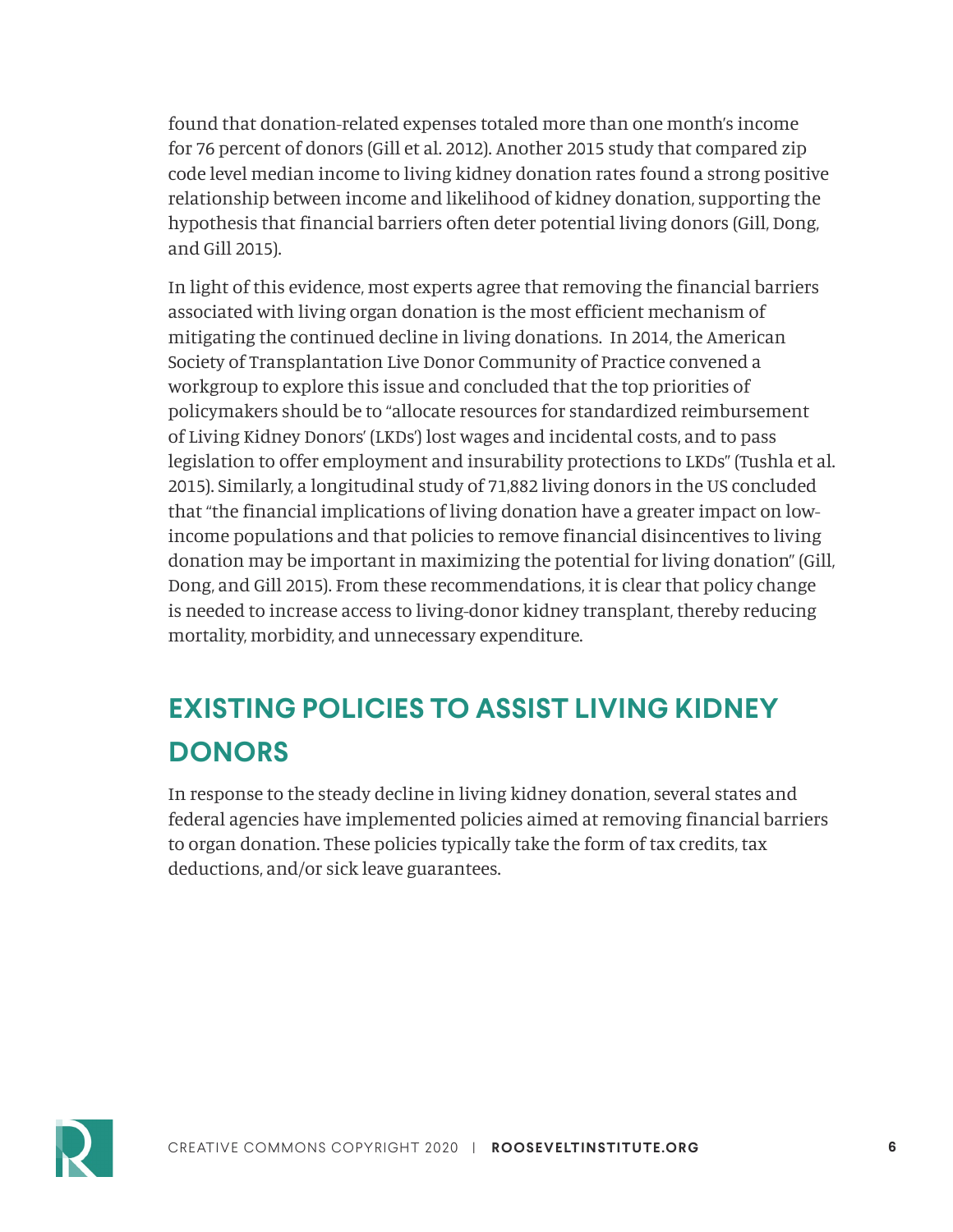

*Figure 3: A map of the United States indicating the type of tax break offered to living organ donors. Idaho, Utah, Louisiana, and Maryland are currently the only states to offer tax credits.* 

Among states that offer any financial assistance to living donors, the most common type is a tax deduction (Fishman n.d.). However, it is important to note that a \$10,000 tax deduction is not the same as a \$10,000 tax credit. Tax deductions are not subtracted from the taxes owed by an individual, but rather subtracted from an individual's taxable income. The true value of tax deduction therefore depends on an individual's tax bracket. For someone in a 10 percent tax bracket, a \$10,000 tax deduction would translate to \$1,000 in savings, compared to \$5,000 for someone in a 50 percent tax bracket. This example highlights the inherent regressiveness of tax deductions, which are more valuable to those with higher incomes and higher tax brackets than to those with fewer resources. The result is that those who most need this tax deduction in order to donate an organ would only receive approximately \$1,000, a mere fifth of the estimated out-of-pocket cost of donation (Tushla et al. 2015). State-level tax deductions therefore fail to meet the needs of those who are most likely to depend on them for financial assistance.

Several living-donor assistance programs also exist at the federal level, most notably the National Living Donor Assistance Center (NLDAC). Overseen by the Health Resources and Services Administration (HRSA), the NLDAC offers limited

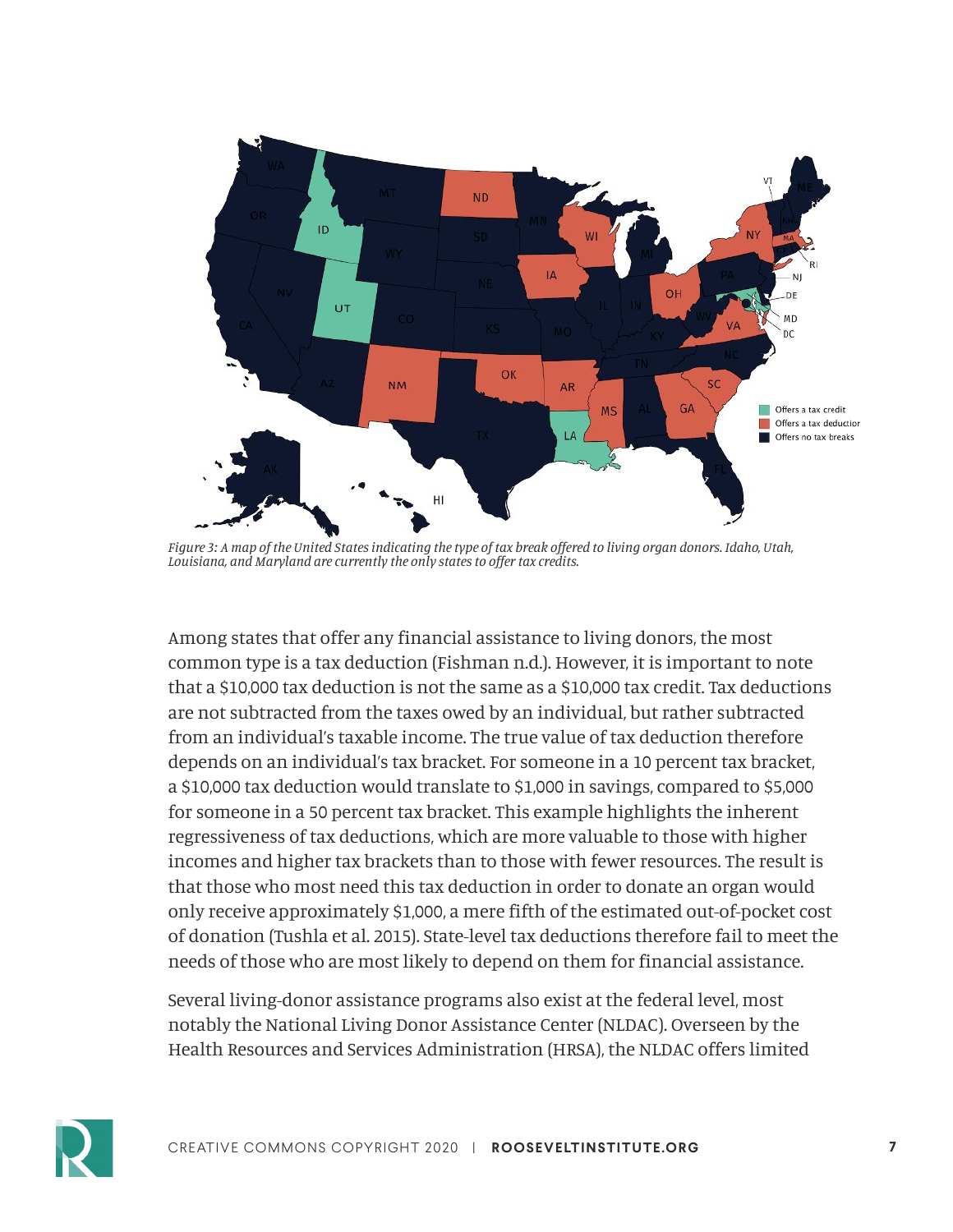compensation for living donors who fit strict criteria. Pursuant to the Public Health Service (PHS) Act, NLDAC can only reimburse expenses incurred by the donor as part of "(1) Donor evaluation, and/or (2) hospitalization for the living donor surgical procedure, and/or (3) medical or surgical follow-up, clinic visits, or hospitalization within two calendar years following the living donation procedure" (HHS 2019). Indirect expenses, such as lost wages or childcare, cannot be reimbursed. The NLDAC also has strict criteria for who is eligible to apply for assistance. First, the Organ Donation and Recovery Improvement Act requires that the NLDAC be the payer of last resort, meaning that it can only provide funds to donors who cannot be reimbursed by insurance companies, state programs, or the organ recipient (National Living Donor Assistance Center n.d.). Potential donors are also ineligible for NLDAC funding if the recipient's household income exceeds 300 percent of the Federal Poverty Line (National Living Donor Assistance Center n.d.). Given these strict criteria, the NLDAC is not able to approve many applications for funding. In the 2018 fiscal year, the NLDAC only awarded funding to 1,055 donor applicants, at an average amount of \$1,934 per donor (HHS 2019). This represents only a fraction of the 6,849 living donors in 2018, and an even smaller fraction of those who likely could have donated if financial support were available (United Network for Organ Sharing 2019).

The shortcomings of the NLDAC have drawn significant public attention in recent years. In July of 2019, President Trump signed an Executive Order to launch the Advancing American Kidney Health Initiative, which outlines the administration's priorities for reducing the burden of ESRD in the US (Whitehouse.gov 2019). One of the order's stated goals is to double the number of kidneys available for transplant by 2030, largely by increasing compensation of costs associated with living donation (HHS 2019). Pursuant to Section 8 of this Executive Order, HRSA issued a notice of proposed rulemaking in December of 2019 detailing an amendment to the National Organ Transplant Act that would expand the scope of reimbursable expenses incurred by living organ donors (HHS 2019). Under this proposed rule, donors could submit applications to have the cost of childcare, lost wages, and elder care reimbursed by the NLDAC. At this point, it is unclear if this rule will be finalized in its current form—or at all— but it would certainly be a step towards removing financial disincentives for organ donation. However, the NLDAC would still be a payer of last resort, and its stringent income cap would continue to make it inaccessible to many prospective donors. Given the limitations of this federal reimbursement system, the need for policy reform at the state level to remove financial barriers to donation is clear. And the need for reform in Georgia, whose ESRD population has long suffered from lack of access to transplant, carries an even greater urgency.

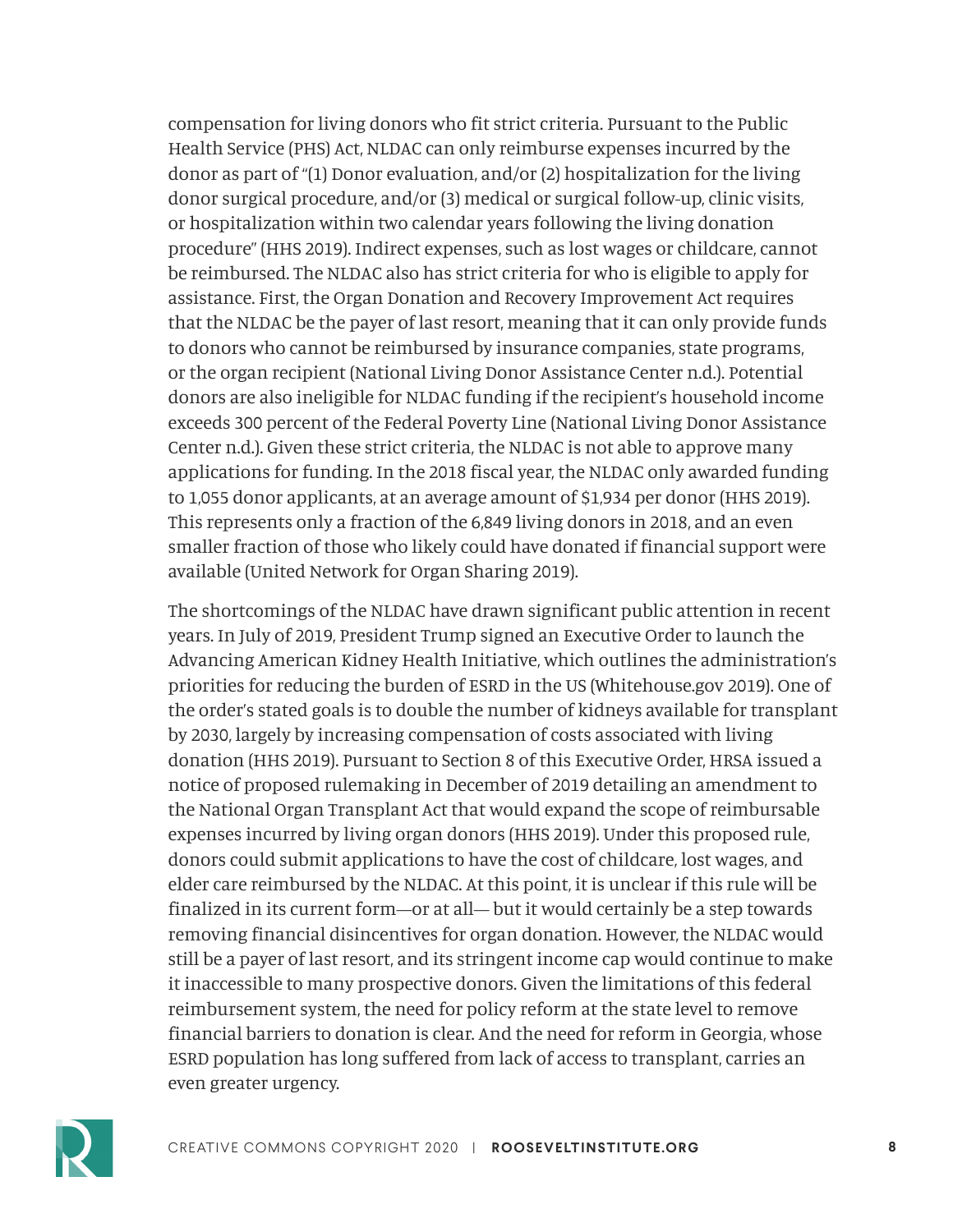# **PRECEDENT CASE STUDIES**

#### Louisiana

The state of Louisiana has successfully transitioned from a living-donor tax deduction to a living-donor tax credit, removing financial disincentives to organ donation. Specifically, Louisiana allows living donors to apply a tax credit of up to \$7,200 to cover 72 percent of all out-of-pocket costs associated with organ donation (Louisiana State Legislature n.d.). This includes the unreimbursed cost of travel, lodging, and lost wages during the donation and recovery process. A benefit of the Louisiana model is that it allows the tax credit to be carried forward to future years if the amount exceeds what is owed in that year. For example, if a person qualifies for a \$5,000 tax credit but owes only \$2,000 in taxes, they can carry \$3,000 forward to the next year. This system ensures that the individual receives the full amount of money to which they are entitled, regardless of their income bracket.

#### Israel

The Israeli model provides further evidence of the power of financial incentives in increasing donation rates, despite being different from the model proposed here. In 2008, as part of a larger overhaul of its struggling organ donation system, Israel implemented the Organ Transplantation Law, which created a collection of reimbursement mechanisms for living donors (Lavee et al. 2013). The law provides lost wage reimbursement for 40 days, covers the cost of transportation and recuperation, and provides five years' reimbursement of medical, work capability, and life insurances. The impact of this legislation was almost immediate: between 2010 and 2011 alone, living donations increased by 65 percent (Lavee et al. 2013).

# **CURRENT STATE OF LIVING-DONOR ASSISTANCE IN GEORGIA**

Georgia currently offers a tax deduction of up to \$10,000 to cover the unreimbursed cost of travel, lodging, and lost wages for organ or bone marrow donation (Georgia Code 2010). Georgia also offers up to 30 days of paid leave for organ donation, but only for state employees (Georgia Code 2010). However, as

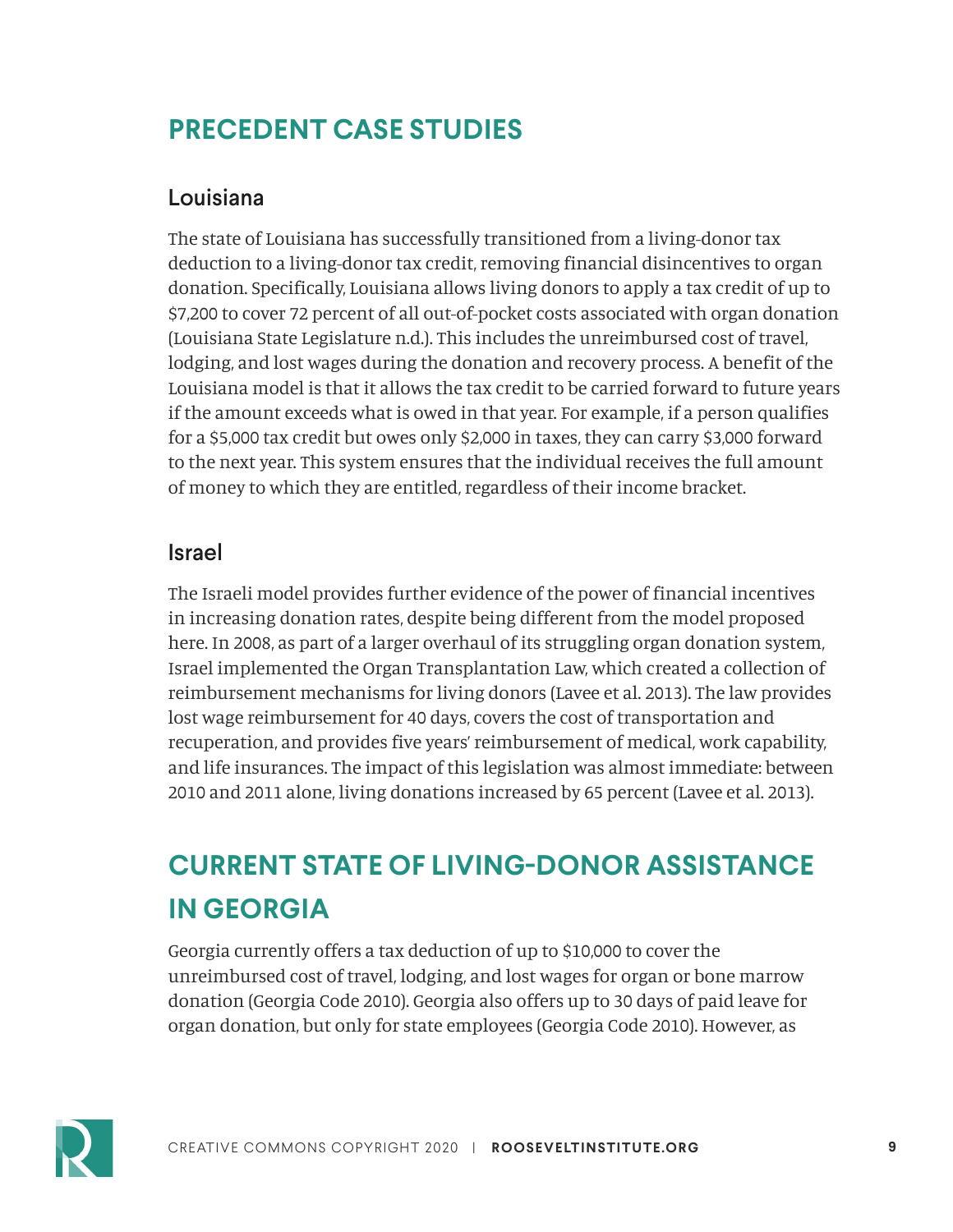previously mentioned, a prospective donor in the lowest income bracket could only receive up to \$1,000 from this deduction, a sum that falls far short of the true cost of donation.

Prospective donors in Georgia may be especially sensitive to the high cost associated with kidney donation, as the state suffers from a poverty rate above the national average and is one of the few states that has not expanded Medicaid (United States Census Bureau 2019). This leaves many low-income Georgians struggling with the choice between donating an organ to their loved one and staying financially secure. The disproportionate financial burden of kidney donation on Georgians may therefore underlie Georgia's low transplant rate, pointing to the importance of removing financial disincentives at the state level.

# **POLICY ALTERNATIVE**

The state of Georgia should act to remove barriers to living donation by converting its \$10,000 living-donor tax deduction into a \$5,000 tax credit. This credit could be used to cover any unreimbursed costs associated with donation, as well as lost wages, childcare, and elder care. Any donor, regardless of income, would be eligible to apply this tax credit.

The switch from a living-donor tax deduction to a tax credit has precedent in other states. In Louisiana, as previously mentioned, living donors can apply a tax credit of up to \$7,200 to cover 72 percent of any out-of-pocket costs associated with organ donation, including lost wages, travel, and lodging (Louisiana State Legislature n.d.). Georgia should recreate this model, with a few alterations. First, it should expand the scope of reimbursable expenses to cover childcare and elder care. Second, Georgia should cover 100 percent of costs up to \$5,000, instead of covering 72 percent of costs up to \$7,200. It is worth noting that the full \$5,000 would not be given automatically to every donor. Rather, the donor would have to submit documentation of their expenses so that they can be matched dollar-for-dollar up to \$5,000. Such documentation is important to ensure the donor does not profit off of organ donation, which would be a violation of federal law.

This type of reimbursement program has shown promising results in increasing transplant rates across the world. For example, a series of tax incentive laws in New York State led to a 52 percent increase in living kidney donations to non-family members, compared to a synthetic control (Bilgel and Galle 2015). Even the very

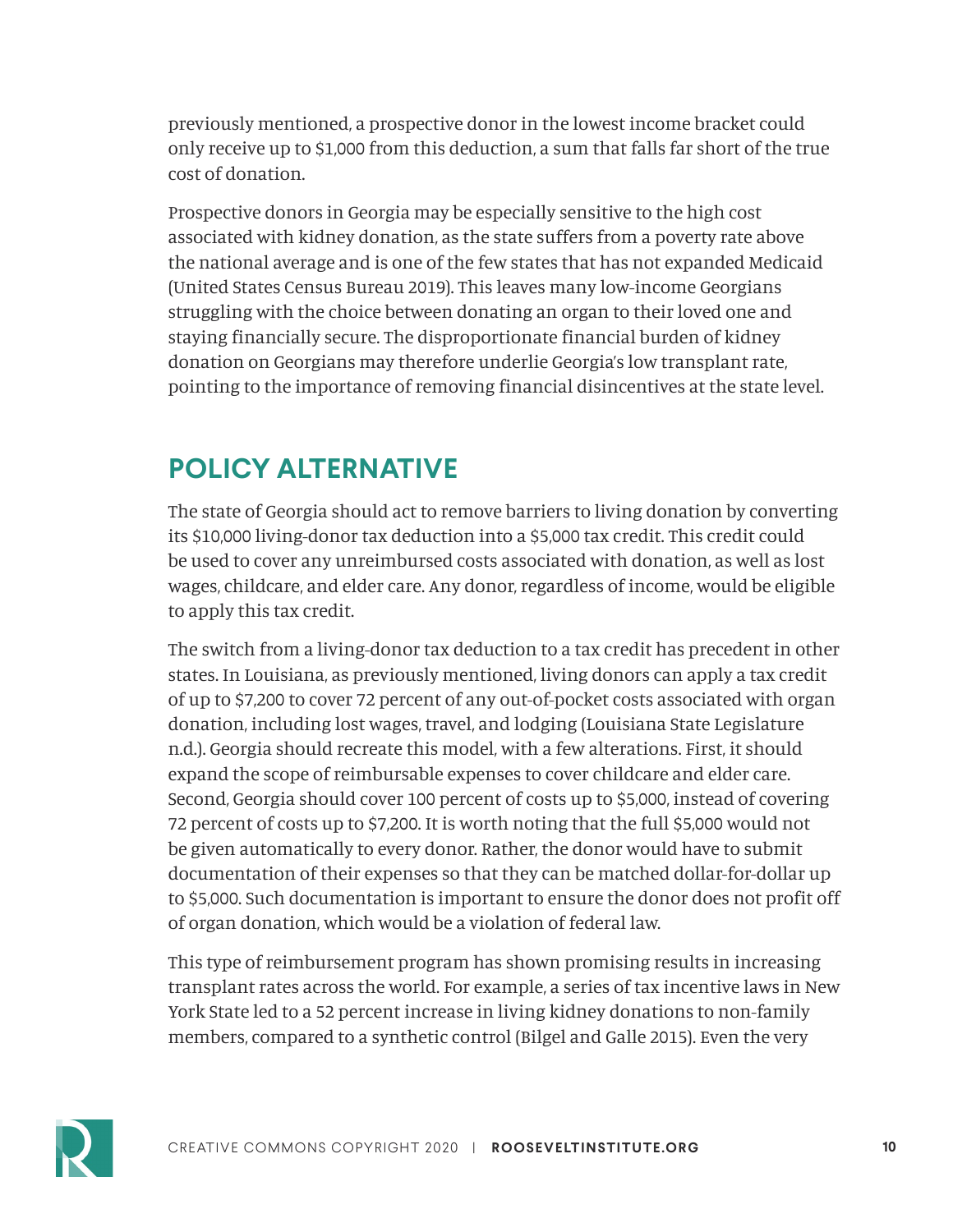modest offerings of the NLDAC have been shown to increase living-donor kidney transplant by 14 percent (Schnier et al. 2018). Living-donor financial assistance is also extremely cost effective. A 2018 study of the return on investment (ROI) for living-donor financial assistance found a 5.1-fold ROI after one year and a 28.2-fold ROI after five years, compared to remaining on dialysis (Mathur et al. 2018). The cost-effectiveness of such policies is rooted in the much higher cost of providing dialysis versus financing transplants. Medicare spends approximately \$91,800 annually for a patient on hemodialysis, versus \$35,800 annually for a transplant patient (National Kidney Foundation n.d.).

The economic benefit of living-donor financial assistance is even greater when the cost of lost worker productivity due to ESRD is taken into consideration. Patients receiving hemodialysis must spend an average of 12 hours per week at the dialysis center, making it more difficult to hold down full-time jobs. Though there are very few estimates of the cost of lost productivity due to ESRD in the US, a comprehensive Canadian study from 2000 found that ESRD accounts for \$583 million per year in lost productivity (Zelmer 2007). This figure provides insight into what the total cost of lost productivity in Georgia today could be, since the number of ESRD patients in Canada in 2000 is similar to the number of ESRD patients in Georgia in 2017 (24,921 vs 27,843) (United States Renal Data System 2019). After adjusting for inflation, this results in an estimated \$874 million in lost productivity due to ESRD in the state of Georgia today.

Tax credits are also preferable to paid sick leave guarantees for two main reasons. First, paid leave guarantees run into the same issue as tax deductions of inherent regressiveness, since those who typically have lower wages will receive lower reimbursement. Second, a centralized tax credit is much easier to enforce than a law mandating paid leave for employees, which would likely invite pushback from corporations and other employers who resent being forced to offer paid leave.

# **IMPLEMENTATION RECOMMENDATIONS**

Within the current conservative culture of Georgia's State House of Representatives and Senate, it can be difficult to pass any legislation that increases state expenditure on health benefits. However, the cost projections showing a 28.2 fold return on investment over five years would likely draw the attention of even the staunchest fiscal conservatives (Mathur et al. 2018). Finally, with the Trump administration's public messaging indicating that ESRD reform is a top national priority, now may be the ideal time to implement this policy.

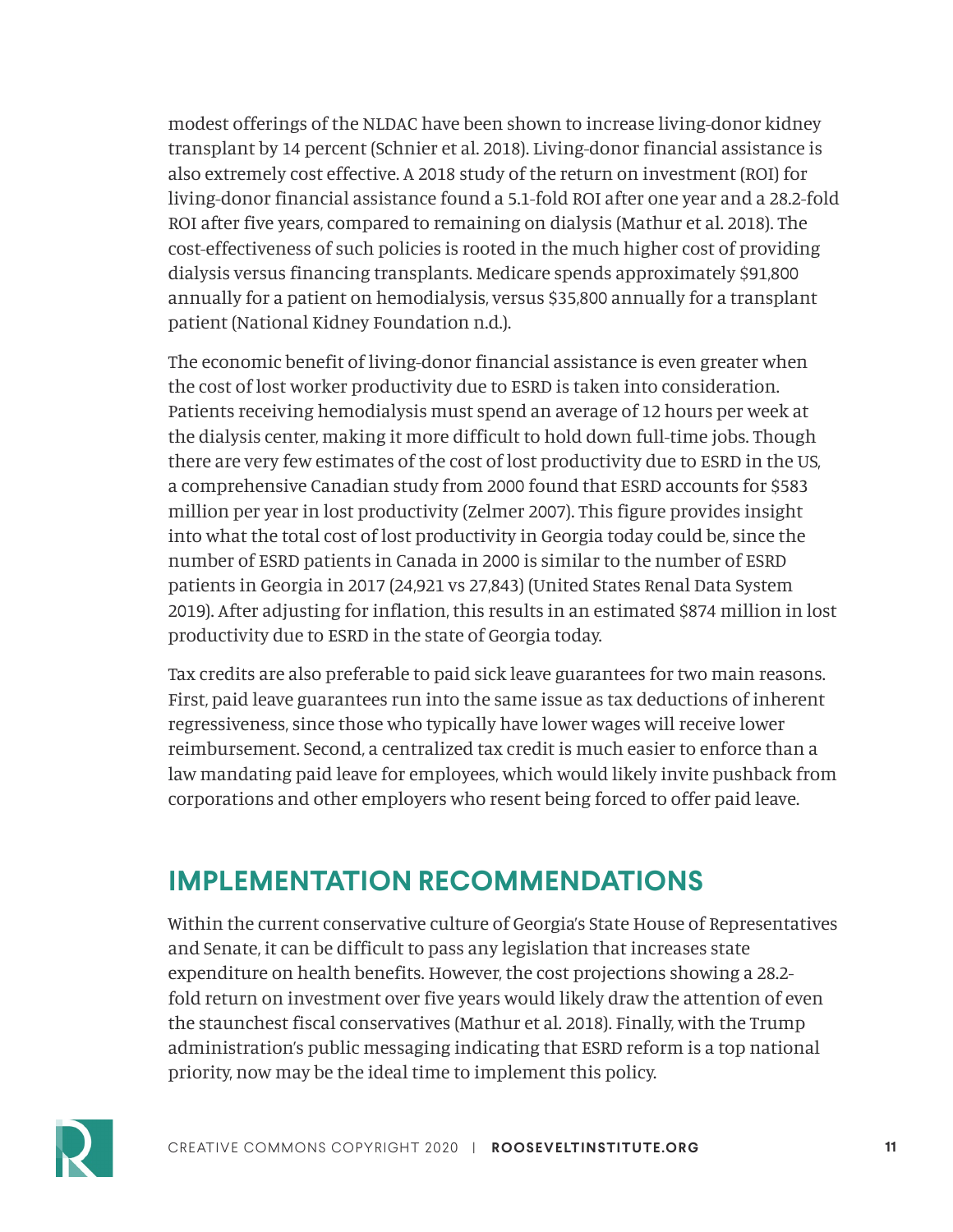Raising awareness is just as important as passing this legislation. A tax credit will do nothing to allay financial concerns about organ donation if those who could benefit are left unaware. Legislators must therefore work with dialysis providers, patient advocacy groups, and publicity experts to devise best practices for reaching out to patients and prospective donors to inform them of this new avenue for reimbursement. A task force composed of policy researchers and dialysis providers should be established to monitor the efficacy of this legislation over the coming five to ten years. If effective in increasing transplant rates and decreasing spending on dialysis, this model should then serve as a template for other states struggling with low transplant rates and large ESRD patient populations.

# **CONCLUSION**

The creation of a \$5,000 organ donation tax credit in Georgia presents a feasible, cost-effective opportunity for increasing living-donor transplant rates. Georgia currently has the lowest standardized transplant rate and the longest waitlist in the nation, resulting in hundreds of preventable deaths. Georgia also suffers from a poverty rate above the national average, meaning that many prospective living donors simply cannot afford the estimated \$5,000 in out-of-pocket expenses incurred throughout the donation process. Though Georgia currently allows donors to claim up to \$10,000 in tax deductions, this model fails to adequately compensate donors, especially those in low tax brackets. The proposed tax credit would ensure that any Georgian who wishes to donate a kidney has the financial means to do so, thereby removing the financial barriers to donation. The cost-effectiveness of such a policy increases its chances of winning bipartisan support in the Georgia legislature. In sum, an organ donation tax credit offers a sustainable and tested means of creating a more equitable and accessible organ donation system, which will translate to fewer lives lost to End Stage Renal Disease.

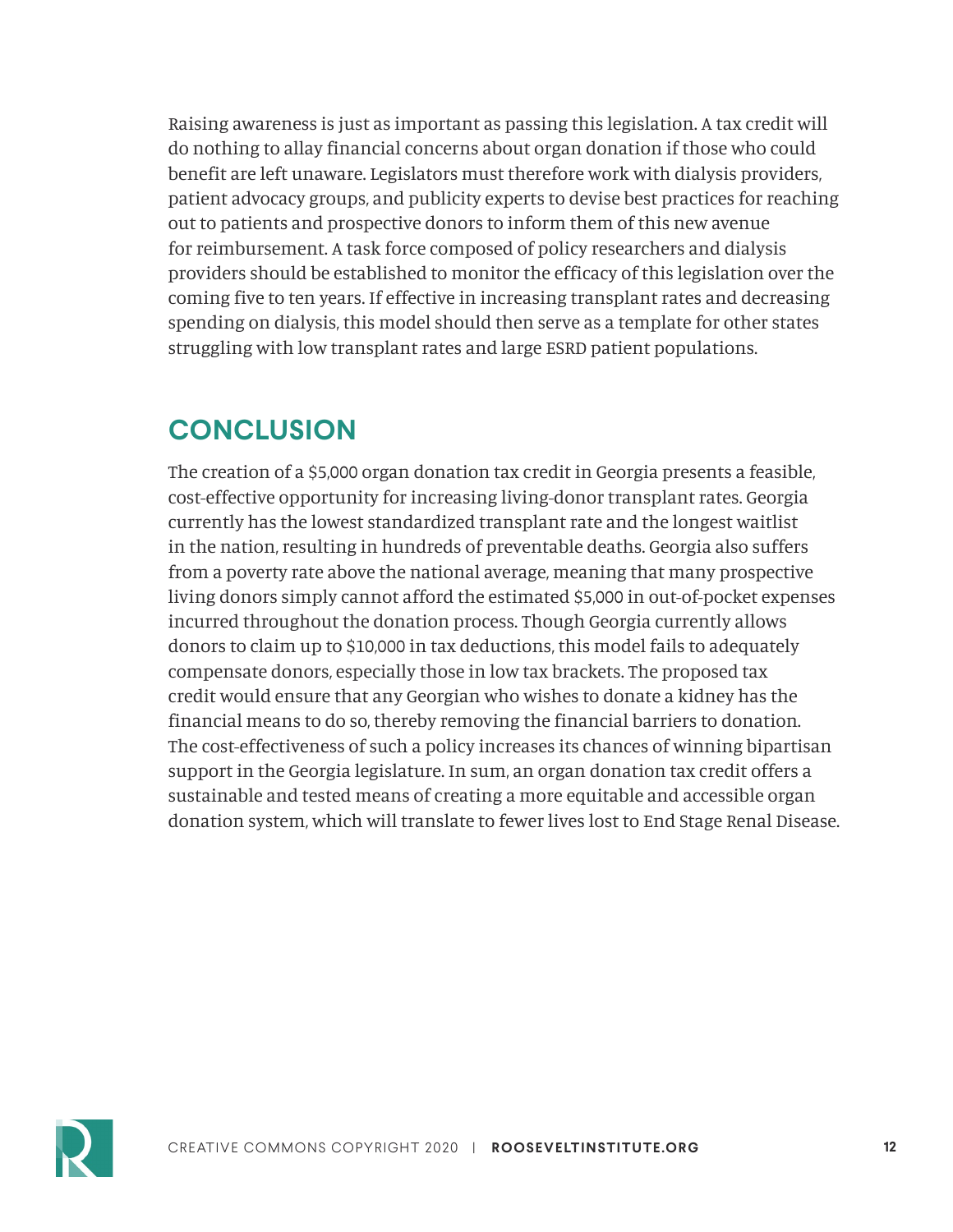### **REFERENCES**

- Balhara, K. S., L. M. Kucirka, B. G. Jaar, and D. L. Segev. 2012. "Disparities in Provision of Transplant Education by Profit Status of the Dialysis Center." *American Journal of Transplantation* 12, no. 11 (August): 3104-10. <https://doi.org/10.1111/j.1600-6143.2012.04207.x.>
- Bilgel, Fırat, and Brian Galle. 2015. "Financial Incentives for Kidney Donation: A Comparative Case Study Using Synthetic Controls." *Journal of Health Economics* 43 (September): 103–17. [https://doi.org/10.1016/j.](https://doi.org/10.1016/j.jhealeco.2015.06.007.) [jhealeco.2015.06.007.](https://doi.org/10.1016/j.jhealeco.2015.06.007.)
- Centers for Medicare & Medicaid Services. n.d. "ESRD Treatment Choices (ETC) Model." Last updated October 1, 2020. <https://innovation.cms.gov/innovation-models/esrd-treatment-choices-model.>
- Epstein, A. M., Ayanian, J. Z., Keogh, J. H., Noonan, S. J., Armistead, N., Cleary, P. D., … Conti, R. M. 2000. "Racial Disparities in Access to Renal Transplantation: Clinically Appropriate or Due to Underuse or Overuse?" *New England Journal of Medicine* 343, no. 21 (November): 1537-44. [https://doi.org/10.1056/](https://doi.org/10.1056/NEJM200011233432106.) [NEJM200011233432106.](https://doi.org/10.1056/NEJM200011233432106.)
- Fishman, Stephan. n.d. "Are There Tax Incentives for Organ Donations?" Nolo. [https://www.nolo.com/legal](https://www.nolo.com/legal-encyclopedia/are-there-tax-incentives-organ-donations.html.)[encyclopedia/are-there-tax-incentives-organ-donations.html.](https://www.nolo.com/legal-encyclopedia/are-there-tax-incentives-organ-donations.html.)
- Ga. Code Ann. § 48-7-27 (2010), <https://law.justia.com/codes/georgia/2010/title-48/chapter-7/article-2/48-7-27.>
- Gill, J. S., J. Gill, L. Barnieh, J. Dong, C. Rose, O. Johnston, M. Tonelli, and S. Klarenbach. 2012. "Income of Living Kidney Donors and the Income Difference Between Living Kidney Donors and Their Recipients in the United States: Income of Living Kidney Donors and Recipients." *American Journal of Transplantation* 12, no. 11 (August): 3111-18.<https://doi.org/10.1111/j.1600-6143.2012.04211.x.>
- Gill, J., J. Dong, and J. Gill. 2015. "Population Income and Longitudinal Trends in Living Kidney Donation in the United States." *Journal of the American Society of Nephrology* 26, no. 1 (January): 201-7. [https://doi.](https://doi.org/10.1681/ASN.2014010113.) [org/10.1681/ASN.2014010113.](https://doi.org/10.1681/ASN.2014010113.)
- Lavee, J., T. Ashkenazi, A. Stoler, J. Cohen, and R. Beyar. 2013. "Preliminary Marked Increase in the National Organ Donation Rate in Israel Following Implementation of a New Organ Transplantation Law: Increase in National Organ Donation Following New Law." *American Journal of Transplantation* 13, no. 3 (December): 780-85. (December): 780-85. <https://doi.org/10.1111/ajt.12001.>
- LA Rev Stat § 1:1 47:297. http://legis.la.gov/Legis/Law.aspx?d=101765[.](http://legis.la.gov/Legis/Law.aspx?p=y&d=101765.)
- Mathur, Amit K., Jiawei Xing, David M. Dickinson, Patricia H. Warren, Kimberly A. Gifford, Barry A. Hong, Akinlolu Ojo, and Robert M. Merion. 2018. "Return on Investment for Financial Assistance for Living Kidney Donors in the United States." *Clinical Transplantation* 32, no. 7 (May): e13277. [https://doi.](https://doi.org/10.1111/ctr.13277.) [org/10.1111/ctr.13277.](https://doi.org/10.1111/ctr.13277.)
- McCullough, Keith P., Hal Morgenstern, Rajiv Saran, William H. Herman, and Bruce M. Robinson. 2019. "Projecting ESRD Incidence and Prevalence in the United States through 2030." *Journal of the American Society of Nephrology* 30, no. 1 (January): 127-35. <https://doi.org/10.1681/ASN.2018050531.>
- National Kidney Foundation. n.d. "Kidney Disease: The Basics." [https://www.kidney.org/news/newsroom/](https://www.kidney.org/news/newsroom/factsheets/KidneyDiseaseBasics.) [factsheets/KidneyDiseaseBasics.](https://www.kidney.org/news/newsroom/factsheets/KidneyDiseaseBasics.)

National Living Donor Assistance Center. n.d. "Eligibility Guidelines." [https://www.livingdonorassistance.org/](https://www.livingdonorassistance.org/How-to-Apply/Eligibility-Guidelines.) [How-to-Apply/Eligibility-Guidelines.](https://www.livingdonorassistance.org/How-to-Apply/Eligibility-Guidelines.)

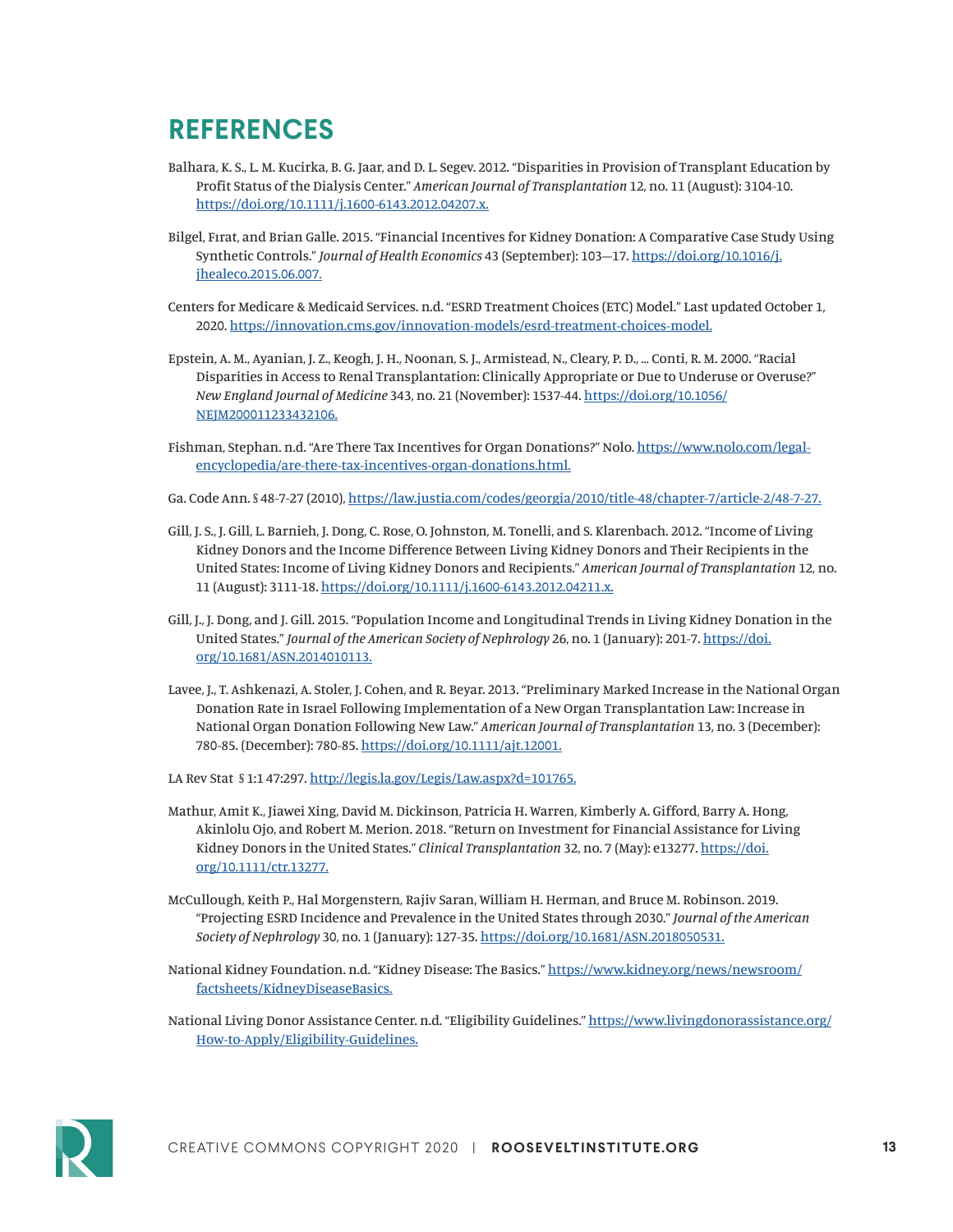- Patzer, R. E., J. P. Perryman, J. D. Schrager, Amaral, S. Pastan, J. A. Gazmararian, and W. M. McClellan. 2012. "The Role of Race and Poverty on Steps to Kidney Transplantation in the Southeastern United States." *American Journal of Transplantation* 12, no. 2 (January): 358-68. <https://doi.org/10.1111/j.1600-6143.2011.03927.x.>
- Patzer, R. E., and S. O. Pastan, 2015. "Kidney Transplant Access in the Southeast: View from the Bottom." *American Journal of Transplantation* 14, no. 7 (May): 1499-505. <https://doi.org/10.1111/ajt.12748.>
- Removing Financial Disincentives to Living Organ Donation; A Proposed Rule by the Health and Human Services Department, 84 Fed. Reg. 70139 (December 20, 2019) (to be codified at 42 C.F.R. pt. 121).
- Rodrigue, J. R., J. D. Schold, D. A. and Mandelbrot. 2013. "The Decline in Living Kidney Donation in the United States: Random Variation or Cause for Concern?" *Transplantation Journal* 96, no. 9 (November): 767-73. <https://doi.org/10.1097/TP.0b013e318298fa61.>
- Saran, R., Y. Li, B. Robinson, J. Ayanian, R. Balkrishnan, J. Bragg-Gresham, and K. C. Abbott. 2015. "US Renal Data System 2014 Annual Data Report: Epidemiology of Kidney Disease in the United States." *American Journal of Kidney Diseases* 66, no. 1 (July): A7.. <https://doi.org/10.1053/j.ajkd.2015.05.001.>
- Schnier, Kurt E., Robert M. Merion, Nicole Turgeon, and David Howard. 2018. "Subsidizing Altruism in Living Organ Donation." *Economic Inquiry* 56, no. 1 (August): 398-423. <https://doi.org/10.1111/ecin.12488.>
- Scientific Registry of Transplant Recipients. 2018. OPTN/SRTR 2018 Annual Data Report. US Department of Health and Human Services Health Resources and Services Administration (HSRA). [https://srtr.transplant.](https://srtr.transplant.hrsa.gov/annual_reports/2018_ADR_Preview.aspx.) [hrsa.gov/annual\\_reports/2018\\_ADR\\_Preview.aspx.](https://srtr.transplant.hrsa.gov/annual_reports/2018_ADR_Preview.aspx.) Tushla, L., D. L. Rudow, J. Milton, J. R. Rodrigue, J. D. Schold, and R. Hays. 2015. "Living-Donor Kidney Transplantation: Reducing Financial Barriers to Live Kidney Donation—Recommendations from a Consensus Conference." *Clinical Journal of the American Society of Nephrology* 10, no. 9 (September): 1696-702. <https://doi.org/10.2215/CJN.01000115.>
- United Network for Organ Sharing. 2019. "Organ Transplants in the United States Set Sixth Consecutive Record in 2018." Last updated January 8, 2019. [https://unos.org/news/organ-transplants-in-united-states-set](https://unos.org/news/organ-transplants-in-united-states-set-sixth-consecutive-record-in-2018/. )[sixth-consecutive-record-in-2018/.](https://unos.org/news/organ-transplants-in-united-states-set-sixth-consecutive-record-in-2018/. )
- United States Renal Data System (USRDS). 2016 USRDS Annual Data Report: Epidemiology of Kidney Disease in the United States. *USRDS*. [https://www.usrds.org/media/2290/v2\\_esrd\\_16.pdf.](https://www.usrds.org/media/2290/v2_esrd_16.pdf.)
- United States Renal Data System (USRDS). 2019 USRDS Annual Data Report: Epidemiology of Kidney Disease in the United States. *USRDS*.<https://www.usrds.org/annual-data-report/.>
- United States Renal Data System (USRDS). n.d. 2018 USRDS Annual Data Report, Chapter 5: Mortality. *USRDS*. [https://www.usrds.org/media/1730/v2\\_c05\\_mortality\\_18\\_usrds.pdf.](https://www.usrds.org/media/1730/v2_c05_mortality_18_usrds.pdf.)
- United States Renal Data System (USRDS). n.d. 2018 USRDS Annual Data Report, Chapter 6: Transplantation. *USRDS*. [https://www.usrds.org/media/1731/v2\\_c06\\_transplant\\_18\\_usrds.pdf.](https://www.usrds.org/media/1731/v2_c06_transplant_18_usrds.pdf.)
- United States Census Bureau. 2019. "2018 Poverty Rate in the United States." Last updated September 26, 2019. <https://www.census.gov/library/visualizations/interactive/2018-poverty-rate.html.>
- US Department of Health and Human Services (HHS). 2019. "HHS Launches President Trump's 'Advancing American Kidney Health' Initiative." Press release, July 10, 2019. [https://www.hhs.gov/about/](https://www.hhs.gov/about/news/2019/07/10/hhs-launches-president-trump-advancing-american-kidney-health-initiative.html.) [news/2019/07/10/hhs-launches-president-trump-advancing-american-kidney-health-initiative.html.](https://www.hhs.gov/about/news/2019/07/10/hhs-launches-president-trump-advancing-american-kidney-health-initiative.html.)
- Volkova, N., W. McClellan, M. Klein, D. Flanders, D. Kleinbaum, J. M. Soucie, and R. Presley. 2008. "Neighborhood Poverty and Racial Differences in ESRD Incidence." *Journal of the American Society of Nephrology* 19, no. 2 (February): 356-64. <https://doi.org/10.1681/ASN.2006080934.>

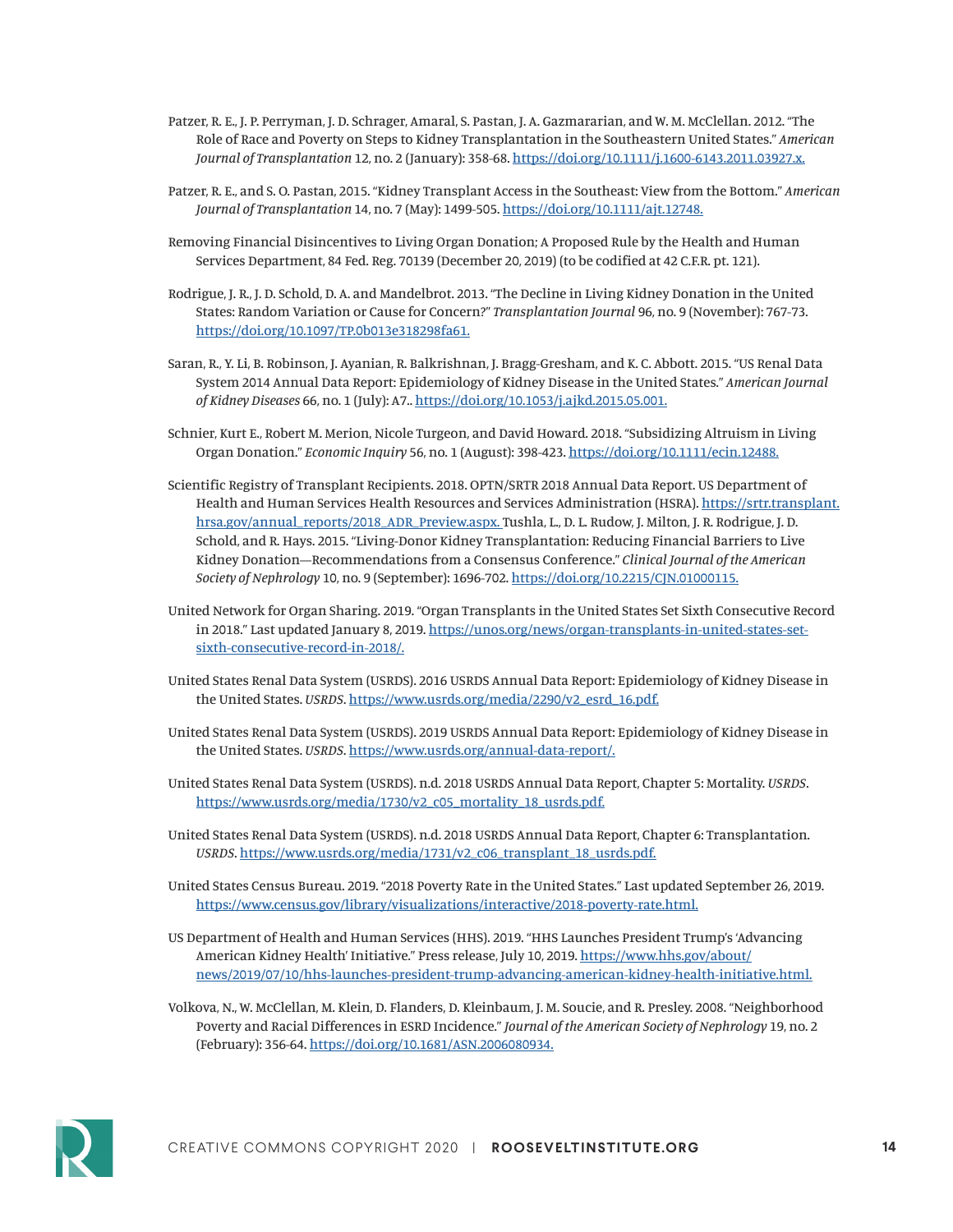- Wang, J. H., M. A. Skeans, and A. K. Israni. 2016. "Current Status of Kidney Transplant Outcomes: Dying to Survive." *Advances in Chronic Kidney Disease* 25, no. 5 (September): 281-86.
- Whitehouse.gov. 2019. "Executive Order on Advancing American Kidney Health." Last updated July 10, 2019. <https://www.whitehouse.gov/presidential-actions/executive-order-advancing-american-kidney-health/.>
- Zelmer, J.L. 2007. "The Economic Burden of End-Stage Renal Disease in Canada." *Kidney International* 72, no. 9 (November): 1122-29.<https://doi.org/10.1038/sj.ki.5002459.>